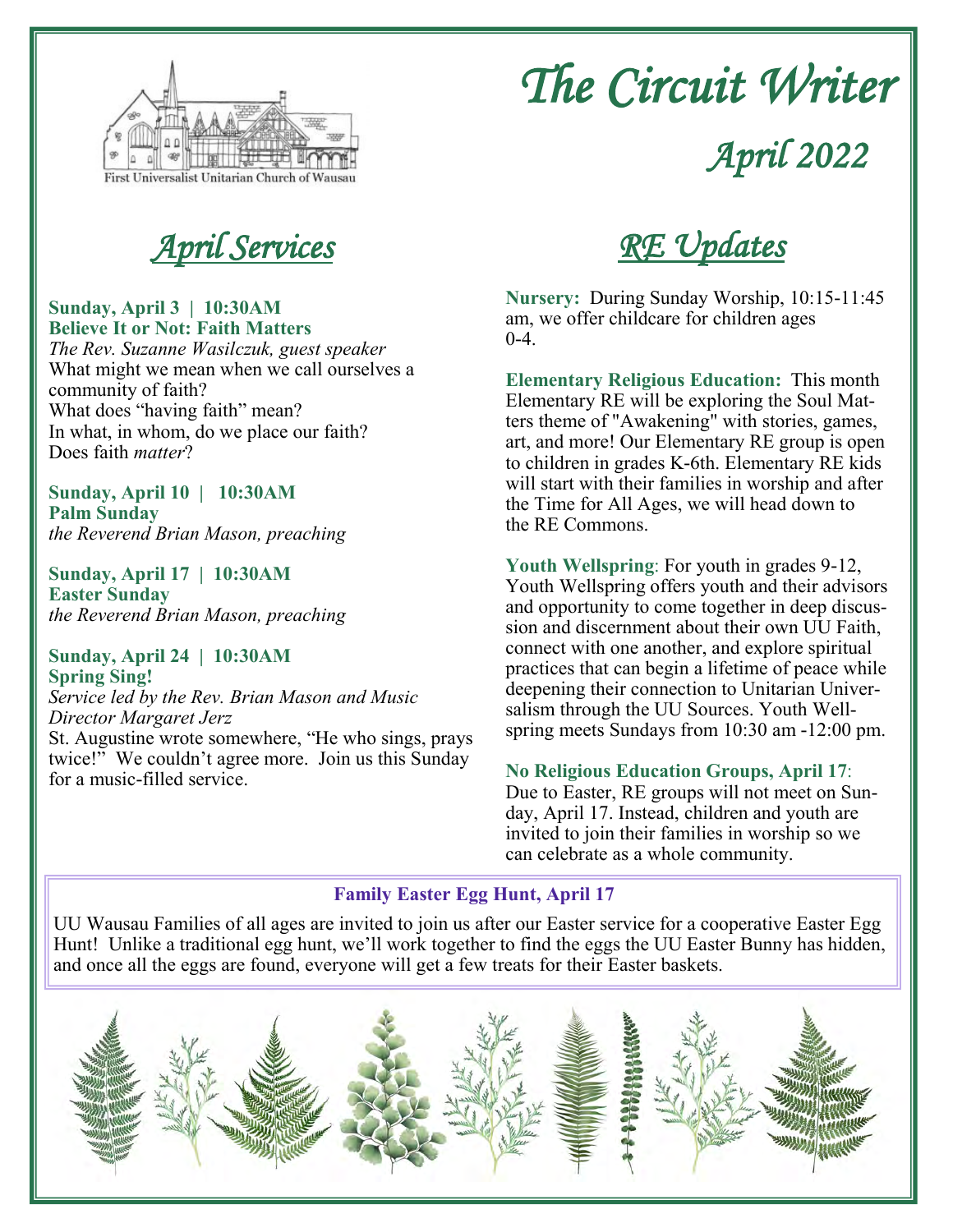# *From A Window on Grant*

On my calendar it listed March 20 as the first day of spring, which is a cruel joke for pretty much everyone in Wisconsin who lives at or above interstate 29. Thankfully, my bitterness about spring's delayed arrival was lessened by the news that there will indeed be baseball this year.

ESPN's early power rankings lists the Brewers in 4th and my dear St Louis Cardinals in 11th. This is obviously someone's poor attempt at a joke given the Brewers' marquee hitter averaged only .248 last season, which doesn't even put him in last season's top 100. I'm also reminded that my team, which is probably God's team, has won 11 World Series titles. The Brewers? you ask...0, zilch, nada. We also have 48 players and coaches elected to the National Baseball Hall of Fame. The Brewers?...a measly 8. We also have a better mascot, a beautiful red cardinal, birds I've started seeing again, which brings me back to the topic I started with: Spring.

It is a lucky coincidence that we—and by "we" I mean people in the northern hemisphere—get to celebrate Easter in spring. It's a holiday, regardless of whether you're a Christian,

ripe with reminders about possibility and second chances (not to mention miracles and new life). And while spring is delayed and too short in duration up here, I can't help but delight in how quickly the flowers, green, and leaves seem to come. It goes from grey and white to blue and bright almost overnight. And just the other day I saw a sign of spring in my backyard when I spied, there in the snow, blades of grass. Ah, *new life*, I thought. Grass is risen (and let the people say, "It is risen indeed!"). I pray all of you enjoyed winter in your own way, but that you, like me, are eager to thaw out and see what mystery awaits this spring.

Regardless of what comes, I hope you'll join us for some—or maybe even all—of our special activities and on Sundays. It is good to be together (and to see your beautiful faces again) and to have one another as we journey through these unusual times—even if you root for the wrong team.

With love (and go Cardinals!),

*Brian*

### *April Community Focus Collection*

#### *Garden Sprouts!*

A new kind of garden sprouts will be showing up at Monk Botanical Gardens. These sprouts will be in a high-quality daily preschool program using nature as the foundation for their learning.

Monk Gardens is raising funds to provide scholarships for its Sprouts Garden Preschool scholarship fund. They hope to raise enough funds so they can offer this program to families at little or no cost. This is an area that has been identified as needed in the Life of Marathon County report. There are proven benefits to early childhood learning through nature connections.

They are specifically seeking to raise enough funds to support 15 low-income students through scholarships in the 2022-2023 school year. For more information about this new program visit <https://www.monkgardens.org> or be in church on Easter Sunday to take part in the Community Focus Collection.

**This month's CFC Sunday is April 17.** 

*Note from the Office: Our March Community Focus Collection raised \$1248 to help support the Wausau Free Clinic! Thank you for your generosity!*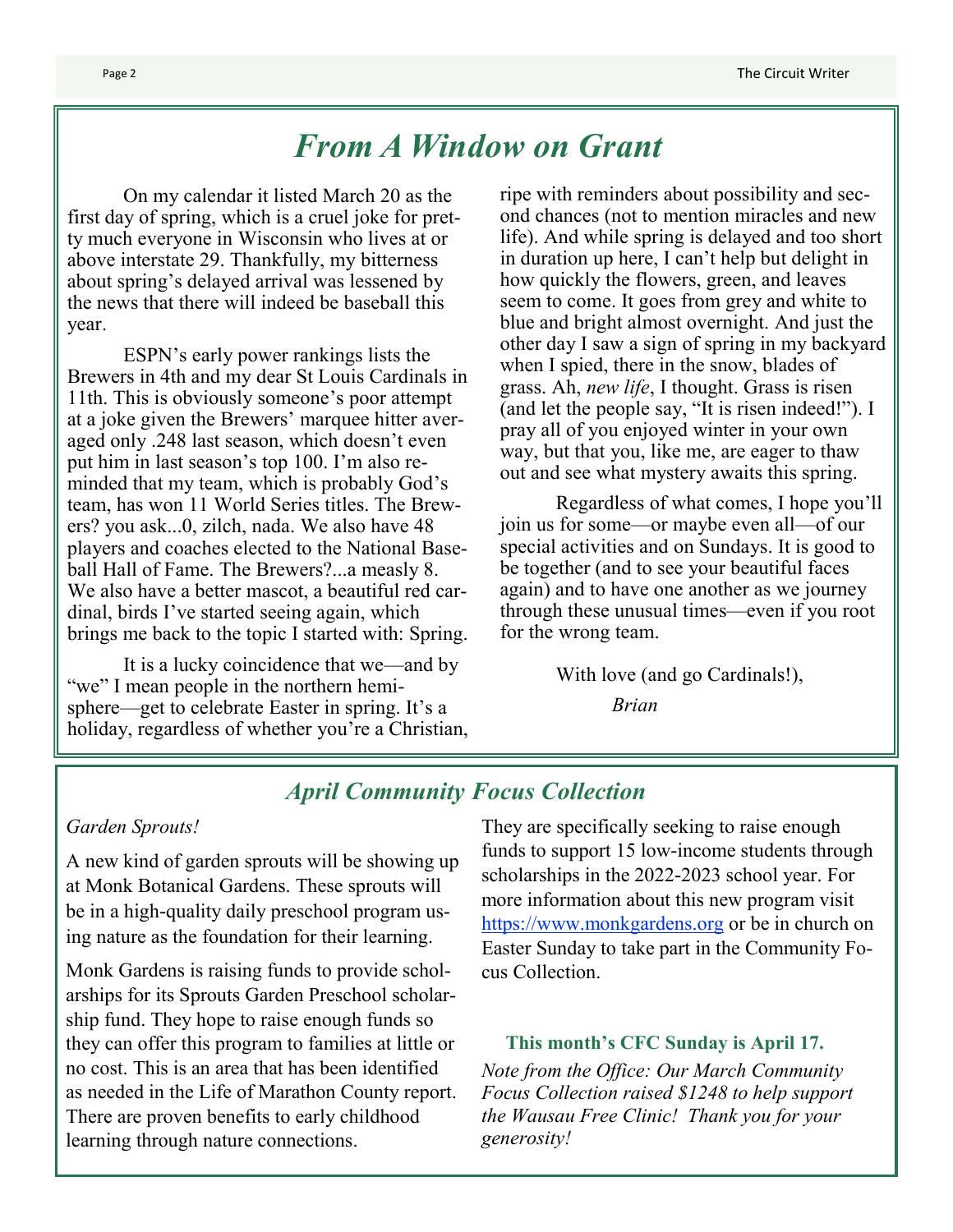# *REflections*

A few years ago, Washington State University Extension (WSU) published an article about how to "grow oaks from little acorns." The article is no longer available, but according to it, it is estimated that only 1 out of 1,000 acorns turn into an oak tree. They can dry out before they are "planted" by Mother Nature, rot, or become food for a host of different animals. Then, even if they do manage to sprout, they must contend with invasive species and other plants that will crowd it out for resources, like sunlight. The odds are not in little acorns' favor.

The WSU Extension article goes on to describe how humans can help cultivate oak trees. First, it involves putting a tarp down to catch fresh acorns, but be careful, you don't want the first ones that fall – those are likely bad. Then you have to sort the acorns, take off their caps, see which ones float, discard and dry the ones that sank, keep them in your refrigerator until the weather turns cool, plant outside about an inch down (preferably in place where they won't be out competed for resources), and hope that the acorn and Mother Nature can do the rest. Cultivating acorns is not a guarantee that you'll get an oak, definitely not an insignificant amount of work, but the odds are greatly improved.

All the possibility and promise of a tree in that tiny oak nut is like the possibility and promise of the Religious Education (RE) program, all ages community, and relationships we hope to cultivate at UU Wausau, especially after two years of pandemic. And with no to little effort some acorns and mighty oak-like programs and community can take root. We can just hope that a family or child really connects with the Time for All Ages or that they create some lasting relationship over the snacks during coffee hour

and from that develop some profound, deeply felt faith. I call this "Faith Development by Accident." Again, though, the odds of it happening for more than a rare few would not be in our favor.

Rather we know, just like growing mighty oak trees, we need to nurture and cultivate the seeds of possibility. To create an all ages community and faith, it takes intentionality. It takes simple things like learning the names of our children and families and greeting them each week (and them doing the same in return) all the way to creating a RE program made for the  $21<sup>st</sup>$  century and modern families.

It also takes all of us. In the immediate, I have opportunities for subbing in the nursery, helping to declutter and simplify the RE storage rooms, leading an RE activity this summer, and coordinating the summer family camping trip. While this list seems like tasks, much like the steps above for cultivating acorns, at the heart of them is creating events, programming, and spaces that offers connection and shared learning, which is at the heart of Faith Development, our RE program, and UU Wausau.

Yours in Faith,

*Jes*

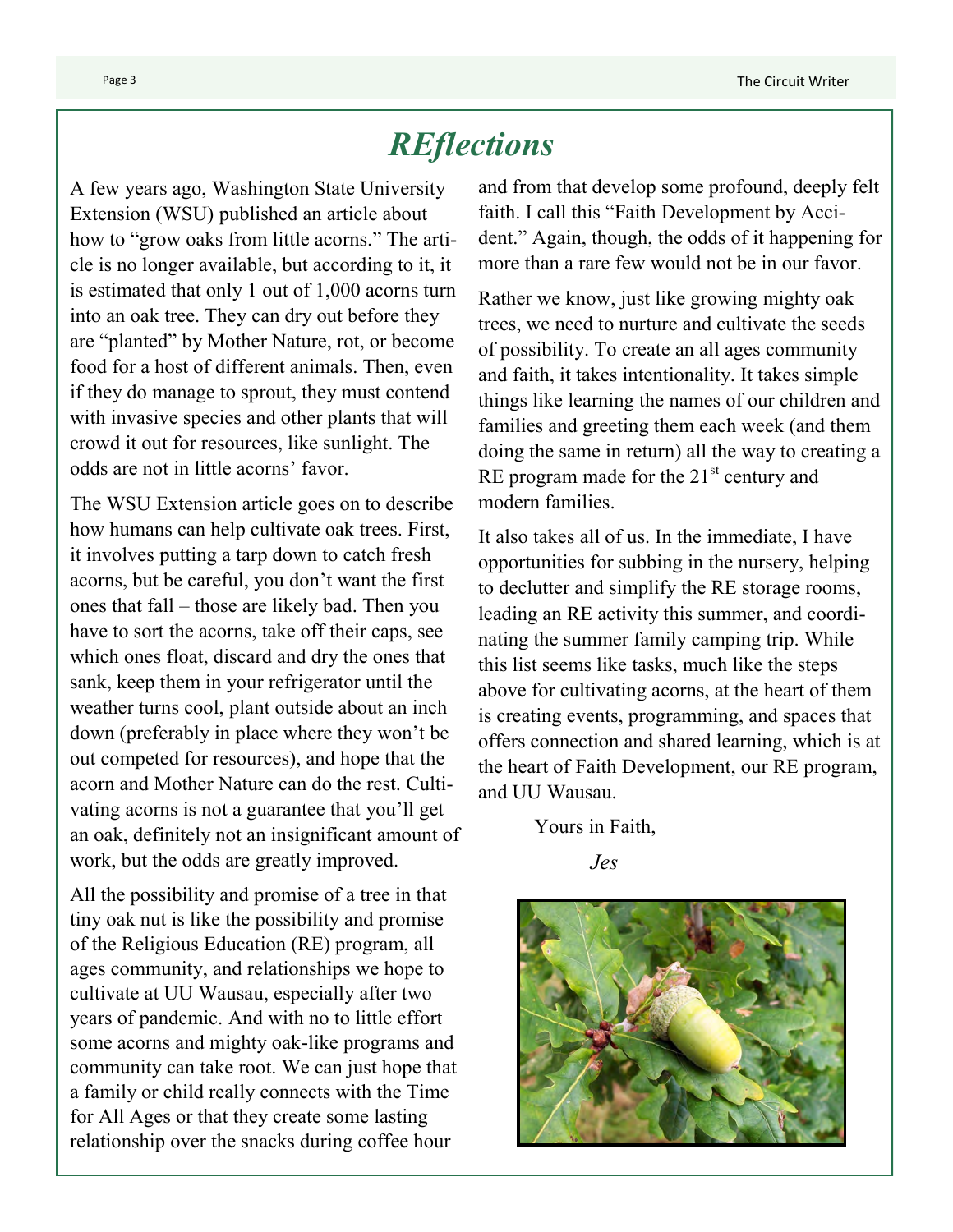# *From the Board Table*

Happy Spring and the recent springing forward of time. Both seem especially profound this year.

Spring is always such a hopeful time for those of us in the North and even more so this year as we try to come forward from another difficult winter. The cold and the isolation have been a struggle for many, and COVID only reinforced this.

Springing forward brings more light and the opportunity to bask in the sunshine. It feels hopeful and optimistic that we can finally look forward!

And with this, the Board is truly excited to announce the return of some pre-pandemic activities.

One of the first opportunities will be a long standing tradition for great food and fellowship – the first Sunday of the month pot-luck. After the service on April  $3<sup>rd</sup>$  the Board will be hosting the pot-luck. Please bring your appetite and a dish to pass and join us in the dining room.

As we ease responsibly out of COVID restrictions, we will hopefully be able to add even more of our beloved church gatherings. I hope that Second Friday Nighters, a church Thanksgiving dinner, another goods and services auction and the ability to finally celebrate our church's  $150<sup>th</sup>$  anniversary could finally be on the horizon. And perhaps some new gatherings and times for community will come forward as well.

Let's all Spring forward together.

*-Sheryl Hemp* Board President

# Red Cross @ UU Wausau **Blood Drive**

Thursday, April 7, 2022

# $12pm-5pm$

save a life. give the gift of blood.

First UU Wausau | 504 Grant Street | Wausau, WI 54403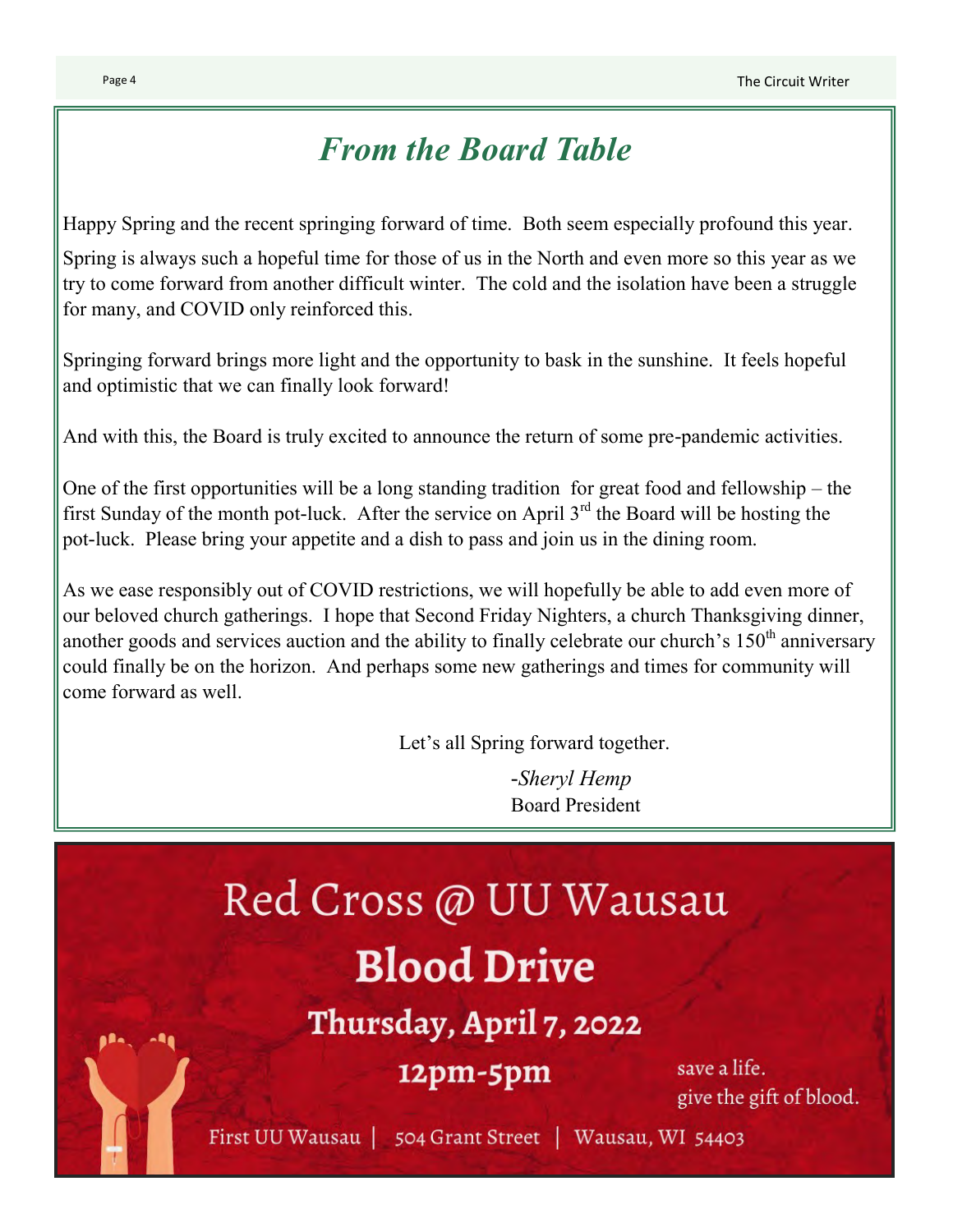# *From the Stewardship Committee*

I recently listened to Randy Jefferson's inspiring sermon entitled: "The Vernal Equinox: Honoring the Balance." As well, I was quite taken by Margaret Jerz' selection of songs, which included Joyce Poley's work "Keepers of the Earth". If I were to add a verse to this song, it would read:

> *And we are called as keepers of our Church, We are called to speak of its sacred worth, For our children And our children's children We are called as keepers of our Church*

I want to thank you, my fellow congregants, for coming forward once again as Keepers of our Church and taking on the financial burden required to support its Sacred Worth. We have pledges and monies totaling over \$330,000, just \$20,000 shy of our goal.

Thank you once again. Any additional monies will be gratefully received as we try to reach our goal.

*- Carl Drake*

## *May Circuit Writer Submissions*

Do you have information or an article to share in the May Circuit Writer? Please submit your info to [danika@uuwausau.org](mailto:danika@uuwausau.org?subject=May%20Circuit%20Writer) by Wednesday, April 20th for inclusion.

# Coffee Hour is back if we have hosts!

Sign up to host:

https://tinyurl.com/UUWausauCoffeeHour22

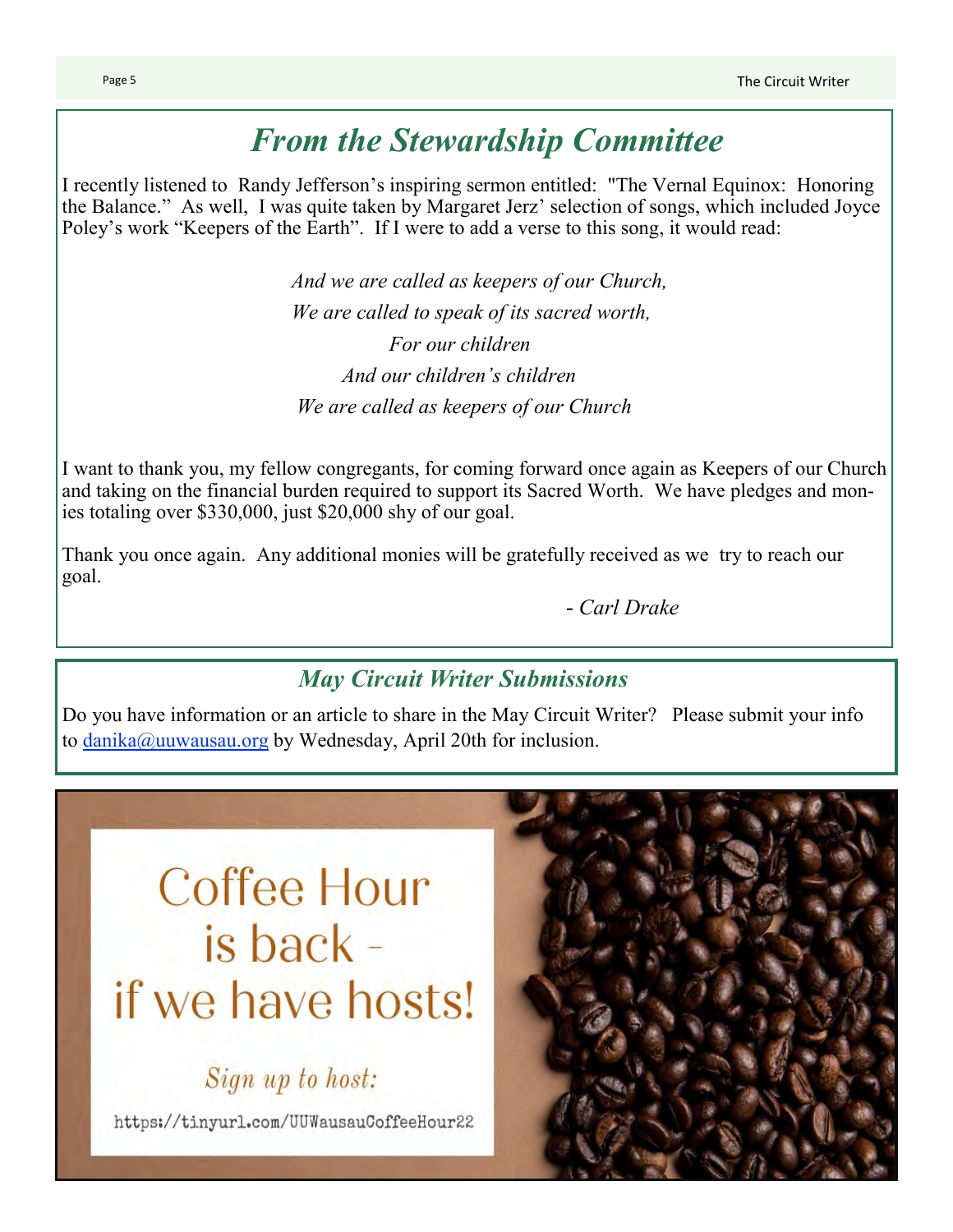# *Natural Burial Lives*

In order to investigate the establishment of a green burial cemetery in the region served by First UU of Wausau, the board of trustees has created the Natural Burial Committee. Based on the response to the summer service I presented on this topic five years ago and the follow-up discussion held several months after, I know there is interest in the concept within the congregation. The board has given us the opportunity to act on our interest.

Needed now are several others willing to join me on the committee so we can collectively put together a plan for making this option to traditional burial/cremation available in north central Wisconsin. Please contact me or talk with me in church to volunteer or discuss further.

Thank you. Randy Jefferson **Phone:** (715) 845-3806 **Email:** [rpj1115@yahoo.com](mailto:rpj1115@yahoo.com)

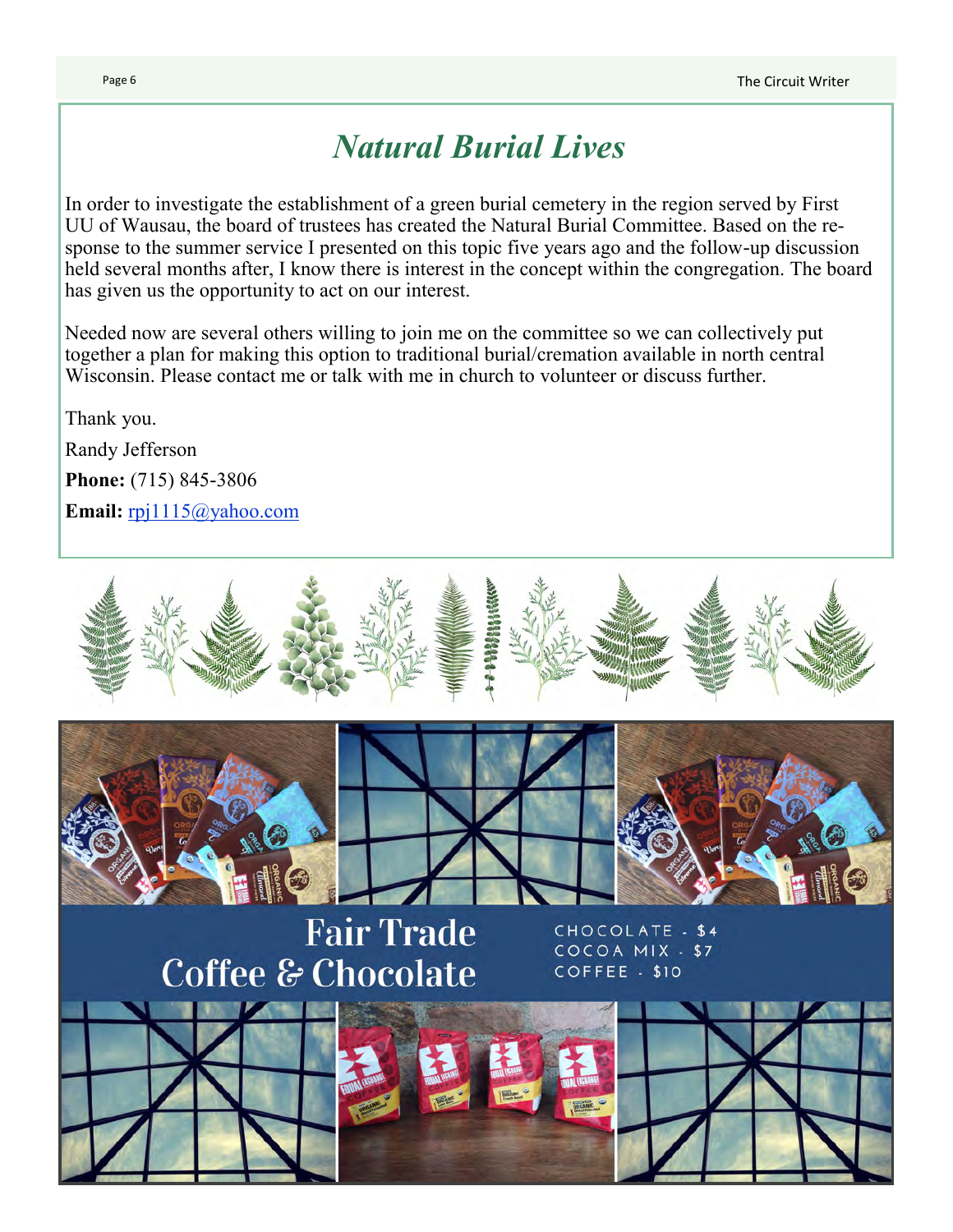$\bullet$ 

 $\bullet$   $\bullet$   $\bullet$ 

# *April 2022*

| Sun                                                                                                                                                           | Mon                                        | <b>Tue</b>                                                                                      | <b>Wed</b>                                                                   | <b>Thu</b>                                                                                     | Fri         | Sat                                                                                                                       |
|---------------------------------------------------------------------------------------------------------------------------------------------------------------|--------------------------------------------|-------------------------------------------------------------------------------------------------|------------------------------------------------------------------------------|------------------------------------------------------------------------------------------------|-------------|---------------------------------------------------------------------------------------------------------------------------|
|                                                                                                                                                               |                                            |                                                                                                 |                                                                              |                                                                                                | $\mathbf 1$ | $\overline{2}$<br>Please note:<br>The Buddhist<br>meditation<br>group meetings<br>have been<br>postponed<br>indefinitely. |
| 3 10:30AM:<br>Sunday Worship, led by<br>the Rev. Suzanne<br>Wasilczuk, guest<br>speaker<br><b>First Sunday Potluck!</b><br><b>Youth Wellspring</b><br>10:30AM | $\overline{4}$<br><b>Women's AA</b><br>6PM | 5<br>Qi Gong<br>6:30PM<br>Anti-racism<br><b>Family Storytime</b><br>6:30PM on Zoom              | 6<br>Knitting 10AM<br>The New Yorker<br>Noon Swoon 1pm<br>Adult Choir 6:30pm | $\overline{7}$<br><b>Red Cross</b><br><b>Blood Drive</b><br>12-5pm<br><b>Tai Chi</b><br>6:30PM | 8           | 9                                                                                                                         |
| 10                                                                                                                                                            | 11                                         | 12                                                                                              | 13<br>Knitting 10AM                                                          | 14                                                                                             | 15          | 16                                                                                                                        |
| 10:30AM:<br>Palm Sunday, led by<br>the Rev. Brian Mason<br><b>Youth Wellspring</b><br>10:30am                                                                 | <b>Women's AA</b><br>6PM                   | Qi Gong<br>6:30PM<br><b>Anti-racism Family</b><br><b>Storytime</b><br>6:30PM on Zoom            | The New Yorker<br>Noon Swoon 1pm<br>Adult Choir 6:30pm                       | <b>Tai Chi</b><br>6:30PM                                                                       |             |                                                                                                                           |
| 17<br>10:30AM:                                                                                                                                                | 18                                         | 19 Qi Gong<br>6:30PM                                                                            | 20<br>Knitting 10AM                                                          | 21                                                                                             | 22          | 23                                                                                                                        |
| Easter Sunday, led by<br>the Rev. Brian Mason<br><b>No RE Classes</b><br><b>CFC Sunday-</b><br>Monk Gardens Pre-<br>school Scholarship Fund                   | <b>Women's AA</b><br>6PM                   | <b>BOT Meeting</b><br>6:30PM<br><b>Anti-racism Family</b><br><b>Storytime</b><br>6:30PM on Zoom | The New Yorker<br>Noon Swoon 12pm<br>Adult Choir 6:30pm                      | <b>Tai Chi</b><br>6:30PM                                                                       |             |                                                                                                                           |
| 24                                                                                                                                                            | 25                                         | 26                                                                                              | 27                                                                           | 28                                                                                             | 29          | 30                                                                                                                        |
| 10:30AM:<br>Spring Sing! led by the<br>Rev. Brian Mason and<br>Margaret Jerz<br><b>Youth Wellspring</b><br>10:30am                                            | <b>Women's AA</b><br>6PM                   | Qi Gong<br>6:30PM<br><b>Anti-racism Family</b><br><b>Storytime</b><br>6:30PM on Zoom            | Knitting 10AM<br>The New Yorker<br>Noon Swoon 12pm<br>Adult Choir 6:30pm     | Tai Chi<br>6:30PM                                                                              |             |                                                                                                                           |